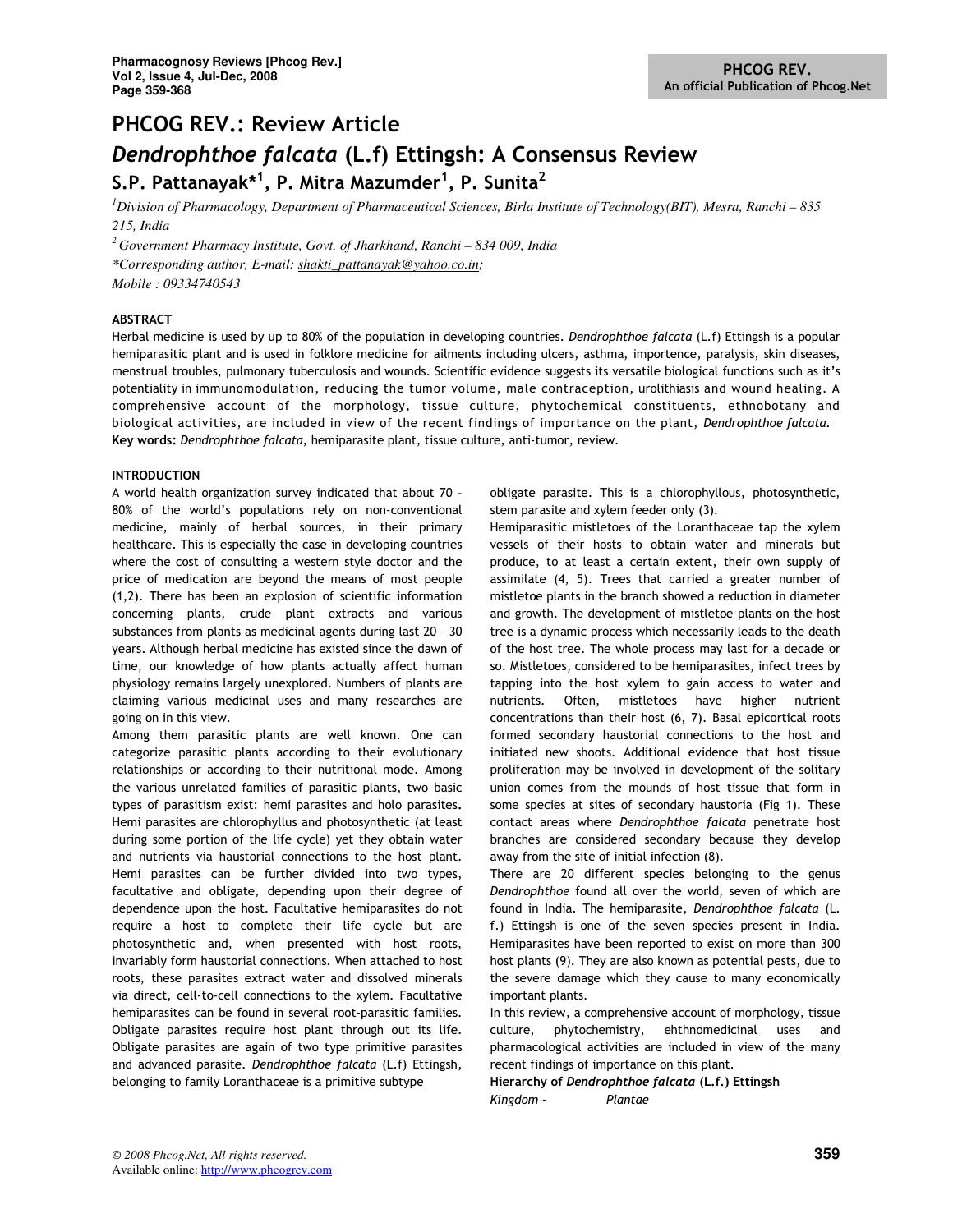#### **Pharmacognosy Reviews [Phcog Rev.] Vol 2, Issue 4, Jul-Dec, 2008 Page 359-368**

| Phylum -                      | Angiosperms       |
|-------------------------------|-------------------|
| Class                         | Mognolitae        |
| Sub class -                   | Rosidae           |
| Order                         | Santalales        |
| Family -                      | Loranthaceae      |
| Genus -                       | Dendrophthoe      |
| Species -                     | falcata           |
| Vernacular Names (10, 11, 12) |                   |
| English                       | - Loranthus       |
| Sanskrit                      | - Vando           |
| Hindi                         | - Banda           |
| Bengali                       | - Baramanda       |
| Tamil                         | - Pulluri         |
| Gujurati                      | - Vando           |
| Punjabi                       | - Banda           |
| Telugu                        | - Badanika, Jiddu |
| Oriya                         | - Bridhango       |
| Kondha                        | - Vahulia banda   |
| COOMTU & DICTOIDIITION        |                   |

#### GROWTH & DISTRIBUTION

Dendrophthoe falcata (L.f.) Ettingsh is a perennial climbing woody parasitic plant. It is indigenous to tropical regions especially in india, Srilanka, Thailand, China, Australia, Bangladesh, Malayasia and Myanmar. In India it is widely distributed through out upto 900 m (12, 13, 14).

## **MORPHOLOGY**

It is Evergreen shrubs, usually aerial hemiparasitic or other seed plants; stems much branched, often jointed. Leaves 7.6 – 25.4 cm long and 1.3—12.7 cm wide, alternate or sub opposite, petioles flattened above and rounded beneath, inflorescence racemose and spicate ,sub umbellate, sometimes pubescent. Flowers 2.5 – 10.2 cm long, brightly colored (red - orange), regular and bisexual, bracteates often 2 or more bracteoles, Stamens are many, Anthers basified or dorsifixed, ovary inferior and single celled usually without distinct planate, style short or long, stigma simple. Fruit a 1-seeded berry or drupe with fleshy pericarp and often viscid mesocarp. Seed solitary, without distinct testa, albumen fleshy, and about 1.3cm in diameter (Fig. 2) (11, 12).

## TISSUE CULTURE

In-vitro culture of parasitic plants is important for many reasons. Morphological studies can be done on the endophytic system, various host-parasite relationships (mechanism, physiology, biochemistry, signals and receptors) can be examined, and physiological studies leading to the control of the more destructive parasitic plants can be investigated. Secondary metabolite production (i.e., cancer drugs) can be studied, along with the micropropagation and genetic improvement of plants with commercial value. In tissue culture, explants taken from parasitic plants may produce callus, shoots, roots, seedlings, somatic embryos, haustoria, and floral buds. Explants or callus have been used to derive cell suspensions and protoplasts. Regenerated plants can be obtained from somatic embryos or shoots developing from callus (Fig. 3). The various tissue culture media that have been used are, B5 (15), Basal medium, C1 (16), Hoagland's solution, Harvey's medium (17,18), K medium (MS salts + B5

vitamines) (19, 15), Knop's medium (20), Linsmaier and Skoog medium (21), with White's medium being the most widely used for all families of parasitic plants.

Most mistletoes (largely shoot hemiparasites) occur in tropical and subtropical climates worldwide and attack hardwood forest trees, shade trees, and gymnosperms (juniper, cypress) as well as coffee, cacao, rubber, apple, cherry, and citrus (22). Although mistletoes are very destructive, little is known about their growth, physiology, or aspects of the hostparasite relationship (23). During seed germination, a radicle emerges which attaches to the host and produces a pad (holdfast) (Fig. 4) from which the endophyte that penetrates the host is produced. The plumule (embryonic shoot) emerges from between the two cotyledons (23). The dependency of the parasite on host stimulus for seed germination and the chemical factors initiating haustorium formation were studied in tissue culture (24).

Dendrophthoe is a stem hemiparasite on teak, mango, citrus, custard apple, eucalyptus, apple, peach, and guava in India (25). The nutritional requirements for parasite growth and induction of polyembryony (26) and factors promoting embryo development were studied to elucidate the physiology and nature of the host-parasite relationship (27). Undifferentiated and embryogenic callus, embryoids, buds (shoot, floral), and seedlings with holdfasts and haustorial discs developed on White's medium. Haustorial formation was induced by adjusting the ratio of cytokinin to auxin, and high cytokinin (low auxin) resulted in shoots and low cytokinin (high auxin) resulted in development of haustoria (28).

In vitro culture of endosperm of Dendrophthoe falcata on medium supplemented with various auxins (Indole-3-acetic acid, Indole-3-butyric acid, Naphthalene-1 acetic acid and 2,9,-Dichlorophenoxyacetic acid), cytokinins ( 6- furfurylaminopurine, 6 benzylaminopurine and adenine) and casein hydrolysate, resulted in the formation of a number of shoot buds. The buds develop either by division of epidermal cells or from callus formed from epidermal cells (29).

Karunaichamy et al (4) in 1999, worked on biomas and nutrient and nutrient dynamics of mistletoe (Dendrophthoe falcata) and neem (Azadirachta indica) seedlings. Growth and tissue concentration of nitrogen (N), phosphorus (P), potassium (K), calcium (Ca), magnesium (Mg) and sodium (Na) were measured for Dendrophthoe falcata (L.f.) Ettingsh., which is the hemiparasitic mistletoe growing on its host Azadirachta indica seedlings, or neem seedlings. The shoot length and root length of the host seedlings were significantly reduced ( $P < 0.05$ ) after mistletoe infection. Biomass of the infected A. indica seedling components (leaves, stem and root) was also significantly  $(P < 0.05)$  reduced. Mineral nutrient concentrations of N, P, K, Mg and Na were significantly higher ( $P < 0.05$ ) in mistletoe leaves than in the leaves of both uninfected and infected host, whereas Ca concentration in mistletoe leaves was significantly higher  $(P < 0.05)$  than in the leaves of its host. Continued mistletoe growth kills the host and the mistletoe as well.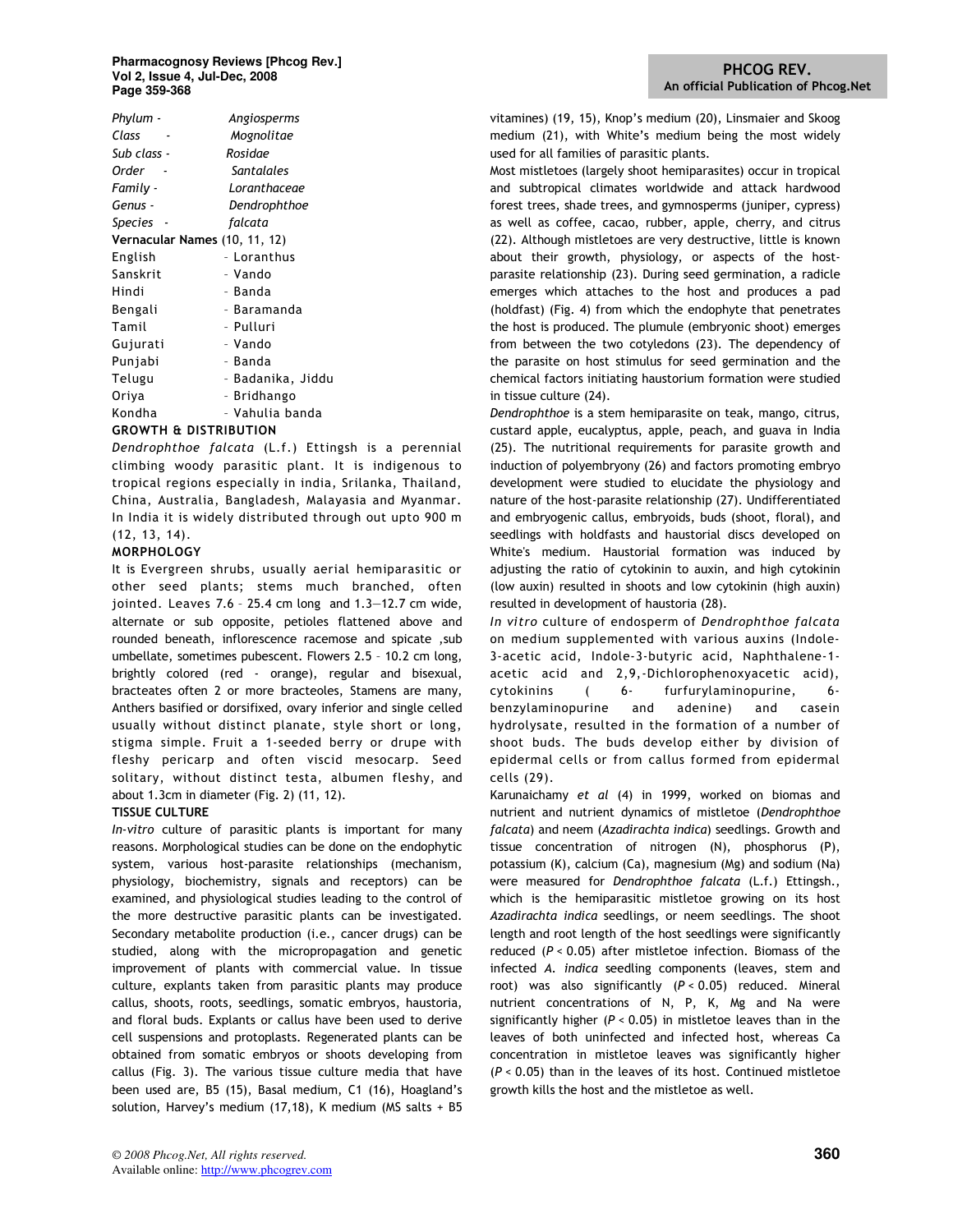## PHCOG REV. An official Publication of Phcog.Net

*Table 1: Flavonoids from Dendrophthoe falcata parasitic on different hosts* 

| Host plant       | Flavonoids identified                                                   |
|------------------|-------------------------------------------------------------------------|
| Murraya koeinii  | Quercetin, kaempferol, queretagetin, quercitrin, hyperoside             |
| (Rutaceae)       | (quercetin-3-O galactoside), and acyl xyloside of quercetin             |
| Nerium indicum   | Quercetin, myricetin, quercitrin, myricitrin (myricetin-3-O- $\alpha$ - |
| (Apocyanaceae)   | L rhamnoside), meratin                                                  |
| Punica granatum  | Quercetin, myricetin, quercitrin, hyperoside and acyl                   |
| (Punicaceae)     | xyloside of quercetin                                                   |
| Mangifera indica | Quercetin, kaempferol, quercitrin and rutin                             |
| (Anacardiaceae)  |                                                                         |
| Scolopia cremata | Quercetin, kaempferol, quercitrin, hyperoside and rutin                 |
| (Bixaceae)       |                                                                         |
| Albizzia lebbeck | Quercetin, kaempferol, quercitrin, hyperoside and acyl                  |
| (Fabaceae)       | xyloside of quercetin                                                   |
|                  |                                                                         |



*Figure 1: Basal epicortical root of Dendrophthoe falcata showing secondary haustorial attachments, parasite shoots and proliferation of host tissue. ber: basal epicortical root, ht: host tissues, ps: parasite stem* 



*Figure 2: Different parts of Dendrophthoe falcata.*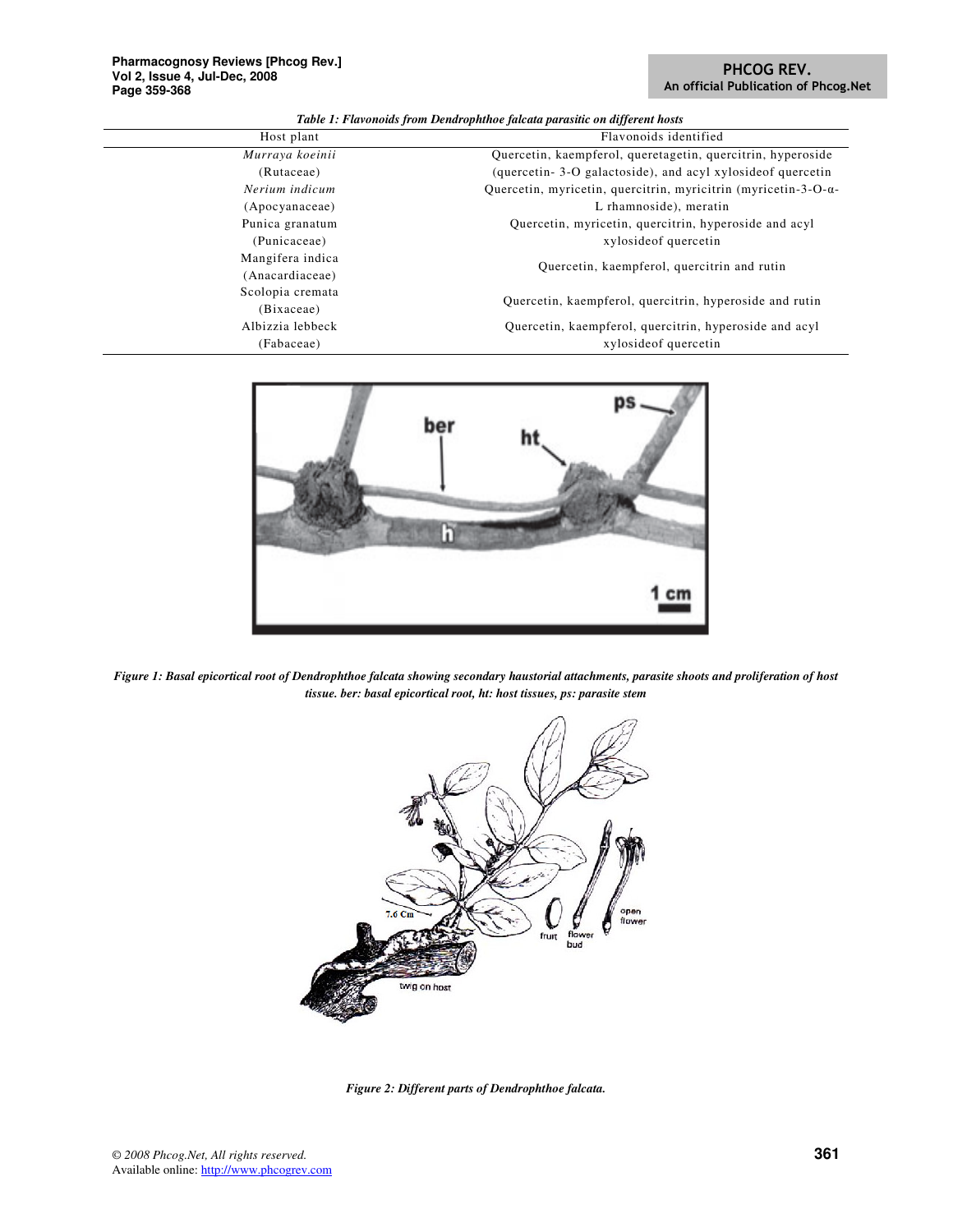

*Figure 3: Potential response of parasitic plants to tissue culture conditions* 



*Figure 4: Schematic representation of parasite seed germination and parasite-host interactions for Dendrophthoe falcata.*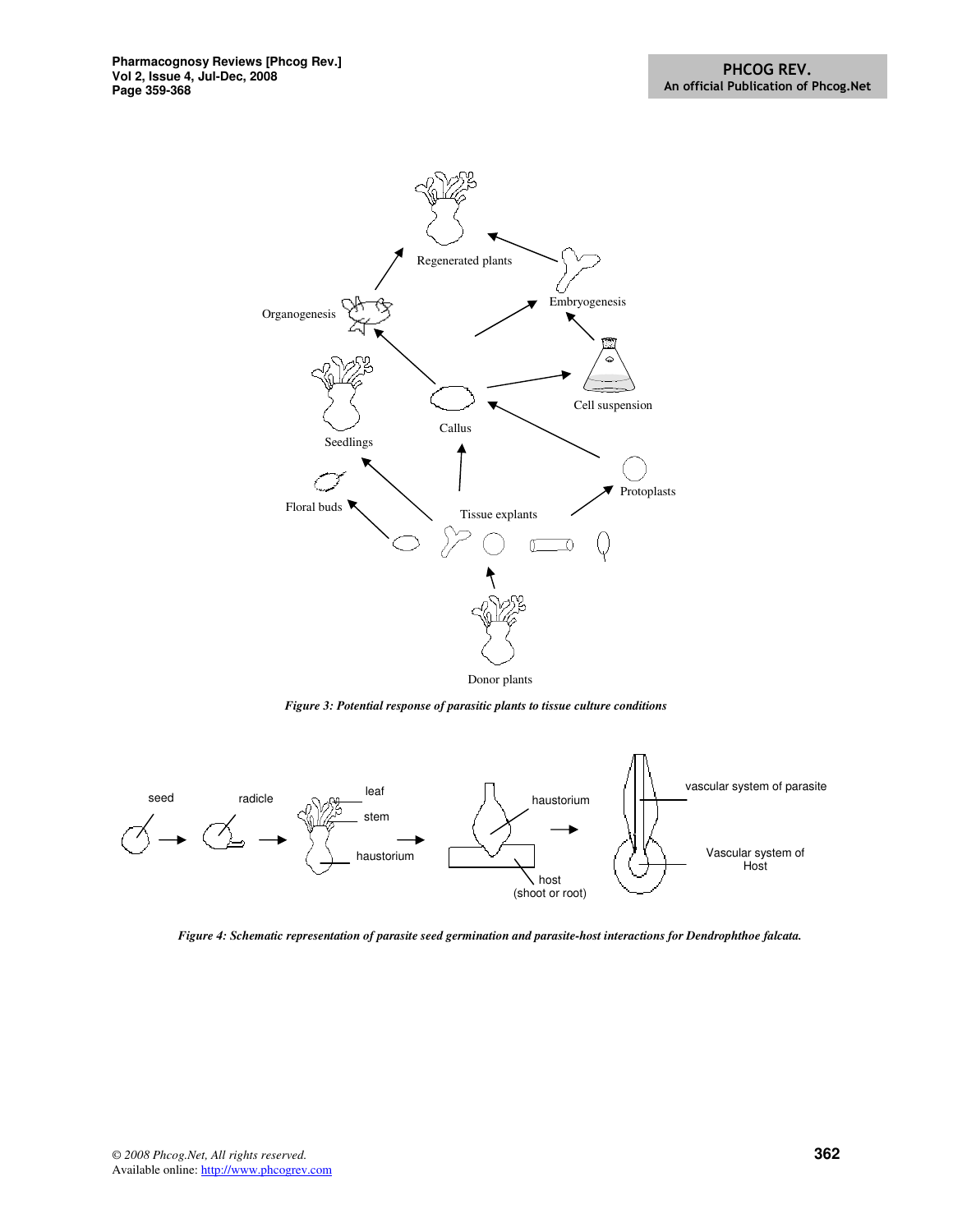

*Figure 5: Structures of the triterpenes isolated from D. falcata; I = 3*β *-acetoxy-1*β *-(2- hydroxy-2-propoxy)-11*α *-hydroxy-olean-12-ene; II = 3* β *-acetoxy-11* α *-ethoxy-1*β *-hydroxy-olean- 2-ene; III = 3* β*-acetoxy-1*β *-hydroxy-11*α *-methoxy-olean-12-ene; IV = 3*β*-acetoxy-1*β*,11*α*- dihydroxyolean-12-ene; V = 3*β*-acetoxy-1*β*,11*α*-dihydroxy-urs-12-ene; VI = 3*β*-acetoxy-urs-12-ene-11-one; VII = 3*β*-acetoxy-lup-20(29)-ene; VIII = 30 nor-lup-3*β *-acetoxy-20-one; IX = (20S)-3*β*-acetoxy-lupan-29-oic acid.* 



*Figure 6: Structures of the compounds isolated from Dendrophthoe falcata.*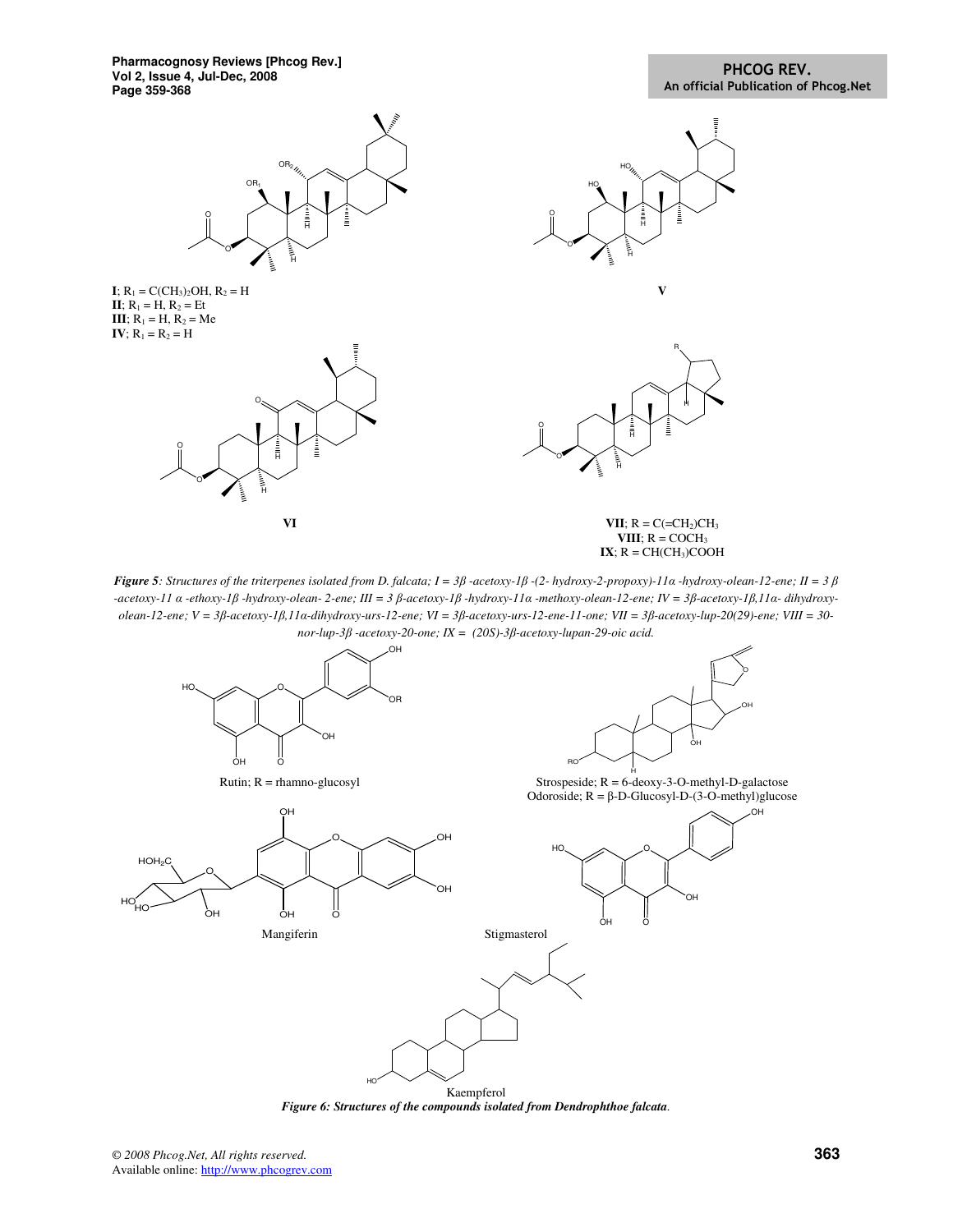#### PHYTOCHEMISTRY

Work is done by many scientists in the field of phytochemical investigation of the plant (Fig. 5  $\&$  6). The reported chemical examination of D. falcata growing on Terminali tomentosa has revealed the presence of gallic, ellagic and chebulinic acid (30). The bark of D. falcata has yielded  $(+)$  - catechin and leucocyanidin (31). Different flavonoids were isolated from D. falcata parasitic on six different host plants (Table 1). Quercitrin (Quercitin - 3 - O - Rhamnoside) was found to be the major common constituent in D. falcata on different host plants (13, 32). These points, to the relevance of quercitrin as a taxonomic 'marker' of the species.

Extensive chromatographic screening of extracts of the fruits of the Indian Ayurvedic plant, Dendrophthoe falcata, resulted in the isolation of some triterpenes, 3β -acetoxy-1β -(2 hydroxy-2-propoxy)-11α-hydroxyolean-12-ene(I), 3β -acetoxy-11α-ethoxy-1β-hydroxy-olean-12-ene(II), 3β-acetoxy-1βhydroxy-11α-methoxyolean-12-ene(III), 3β-acetoxy-1β,11αdihydroxy-olean-12-ene(IV), 3β-acetoxy-1β,11α-dihydroxy-urs-12-ene(V), 3β-acetoxy-urs-12-ene-11-one(VI), 3β-acetoxy-lup-20-ene(VII), 30-nor-lup-3β-acetoxy-20-one(VIII), (20S)-3βacetoxy-lupan-29-oic acid(IX) (33).

Isolation of three cardiac glycosides, viz. strospeside, odoroside F and neritaloside, are reported from the leaves of D. falcata growing on Nerium oleander(34). Oleanolic acid, its acetate and methyl ester acetate, b -sitosterol, and stigmasterol are reported to be present in the stems of D. falcata growing on Mangifera indica (35).

The enzyme hexokinase was isolated from the leaves of Dendrophthoe falcata optimum pH for the enzyme was 8.5. The enzyme was sensitive to pCMB and the inhibition could be reversed by 2-mercaptoethanol. The optimum temperature was  $40^{\circ}$  C and energy of activation 6900 cal/mol. The enzyme had an absolute requirement for a divalent metal ion. Although  $Mg^{2+}$  was the preferred metal, it could be partially replaced by  $Mn^{2+}$  and Ca<sup>2+</sup>. ATP was the most effective phosphoryl donor. Glucose was the best substrate, the  $K_m$ values of 0.14 and 0.26 mM were obtained at saturated and sub-saturated ATP concentration (36). The sugar substrate specificity for loranthus enzyme was quite broad. The activity with 2-deoxy-glucose and glucosamine indicates that modifications on position 2 of glucose is non-critical Ribose and xylose, both five carbon sugars, can also be phosphorylated by the enzyme, although poorly compared to glucose. This together with the fact that glucose-6-phosphate is not inhibitory could be interpreted that the C-6 of glucose is not necessary for hexokinase activity of Loranthus (37). Phosphorylation coefficients show the following order of reactivity of sugars: glucose > mannose > 2deoxy o-glucose > fructose > glucosamine > galactose > ribose. The  $K_m$  value for ATP was 0.16 mM, which increased to 0.35 mM in the presence of 0.5 mM ADP. ADP and 5-AMP were competitive inhibitors with respect to ATP, and  $K_f$  values were 0.4 and 1.2 mM respectively (36). Except that other enzymes such as L-Threonine dehydratase, and Glucan phosphatase were also reported to be present in the plant (38,39).

D. falcata sample obtained from a host, Mangifera indica, contained mangiferin, a C-glucosyl xanthone, and some unidentified flavonoids was confirmed by HPTLC flavonoid patterns. The data indicated that the hosts significantly affected total phenolics and total flavonoids in a hemiparasite. This was the first report of transfer of mangiferin from M. indica to the hemiparasite. Further investigations reported on the possible role of transferred phenolics either as mediators of host defense, host defense compounds utilized as cues of identification of the host by the hemiparasite or compounds taken up by the parasites to support their defense against rejection by the hosts (40).

## Inhibition of glucan phosphorylase in the leaves of Dendrophthoe falcata

The activity of α-glucan phosphorylase was very low in the leaves of Dendrophthoe fulcata infecting Mangifera indica. On mixing a homogenate of the parasite leaves with a standard source of glucan phosphorylase, the activity of the latter was powerfully inhibited, suggesting the presence of inhibitor(s) in the former. The inhibitor(s) was present in the parasite growing on all trees examined and was identified as phenolic. Maximal enzyme activity and simultaneous solubilization were achieved by developing a novel technique of grinding the parasite tissue in two stages with different media. The first stage was aimed at preferential solubilization of phenolics, with minimum solubilization of enzyme or protein and was effected with an 'elimination medium' made up of Tris-cysteine-EDTA. In the second stage, the tissue residue was ground with an 'extraction medium' made up of Tris-cysteine-EDTA-Triton X-100, which resulted in solubilizing 85 percent of the enzyme activity and 60 percent of tissue protein (41). Some general inhibitors of phosphorylase in crude biological systems are vacuolar acids, phytic acid and tannin (42,43,44) and phenolic compound as the likely inhibitors (41).

## Therapeutic Uses as depicted by Ethnobotanical Studies

It is interesting to note that the medicinal properties of this parasitic plant are greatly influenced by the host plant. For example, when grown on Calotropis gigantea, this parasitic plant is considered useful for improving cognitive function. However, when D. falcata is grown on Tamarindus indicus, it is used to treat impotence (45) and the plant grown on Shorea robusta (Sal tree) is used to treat paralysis by the tribes of the Bihar state of India (46). In addition to its medicinal value, the fruit of D. falcata tastes sweet and is consumed as a food (12). The entire plant is medicinally important and is used extensively in traditional medicine as an aphrodisiac, astringent, narcotic, diuretic, and for the treatment of asthma, wounds, ulcer and pulmonary tuberculosis (47).

Leaf paste is used in skin diseases and also taken for abortion (48,49). Leaf paste of D. falcata with Urtica doica (Sisnu) are used to treat bone fractures (50). Bark juice/decoction is employed for menstrual problems and asthma (51,52,53,54) and paste is applied on boils, extracting pus and setting dislocated bones (55). Fruit is taken as flavor, edible (56,57,58), paste is applied on fractures (59,60) and other medicinal purposes (61). Nectar is food for Hair Crested Drungo and Sunbirds (62).

#### Biological Activities

Anti-lithiatic and diuretic activity - Aqueous and alcoholic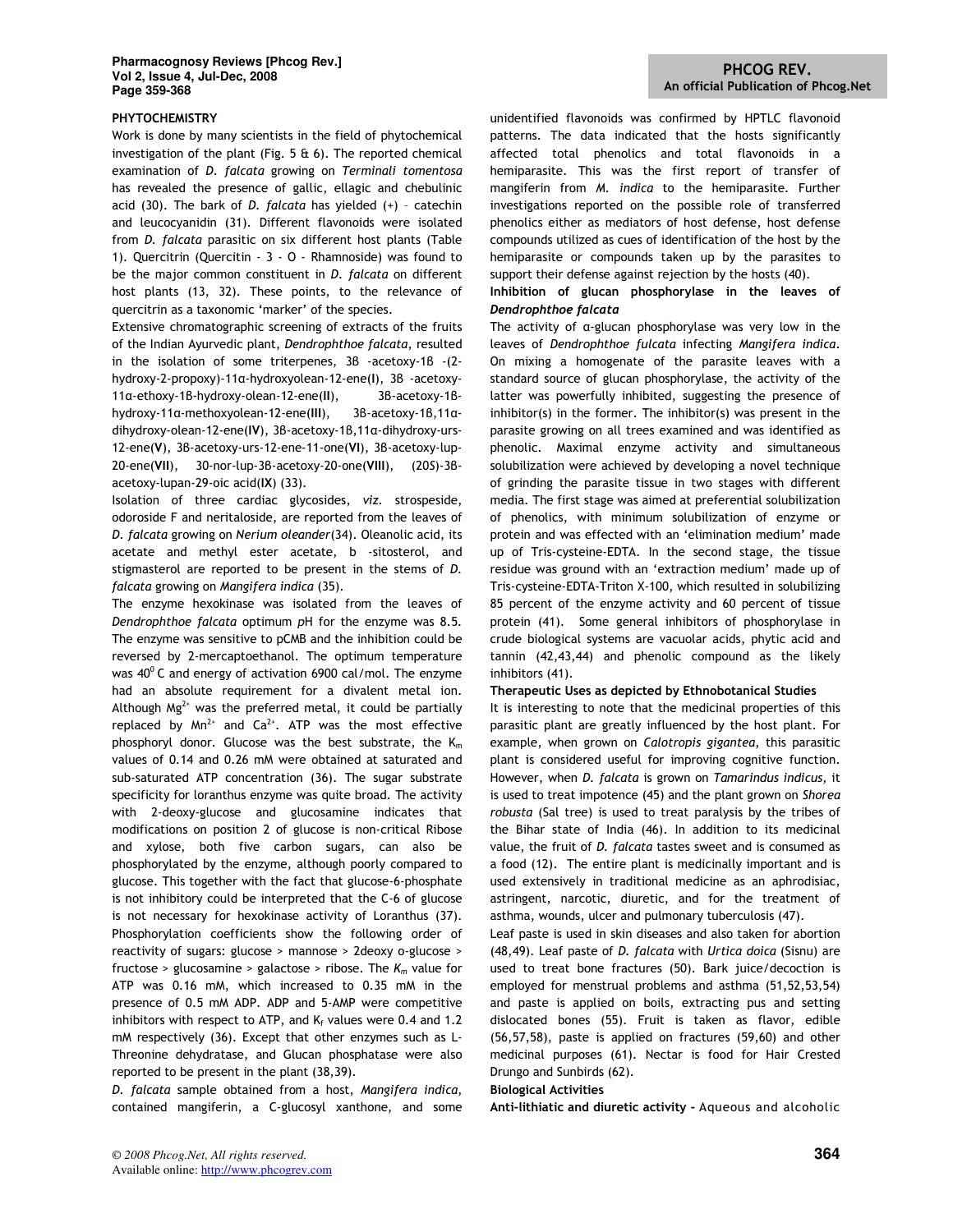#### **Pharmacognosy Reviews [Phcog Rev.] Vol 2, Issue 4, Jul-Dec, 2008 Page 359-368**

 extracts of the plant were tested in rats for their anti-lithiatic and diuretic activities. Significant increase in the volume of urine and excretion of Na<sup>+</sup>, K<sup>+</sup> and Cl<sup>-</sup> was recorded when aqueous extract was administered. Alcohol extract was found to be more effective than aqueous extract. Significant decrease in the weight of magnesium ammonium phosphate stones was observed after treatment with the alcoholic extract in rats with urolithiasis induced by implantation of Zn disc in urinary bladder (63).

## Cytotoxic and Immunomodulatory activities of Loranthus extract

The extract prepared from a species of Loranthas syn. Dendrophthoe falcata grown on the host tree Mangifera indica has found to have Cytotoxic and tumor reducing prpperty. Administration of the extract Balb/c mice was found to increase the total number of WBC and polymorphonuclear leukocytes. The injection of Loranthus extract also enhanced the antibody forming cells and the antibody titers (64).

## Anti-tumor activity on 7,12- Dimethylbenz[a]anthraceneinduced rat mammary tumor model

The aqueous extract was prepared from the leaves of a hemiparasitic plant D. falcata, growing on the host plant Shorea rubasta, and its anti tumor activity was evaluated on 7,12- Dimethylbenz[a]anthracene(DMBA)-induced rat mammary tumor model. Wister female albino rats (50days old 100-150 gm at the start of experiment) were orally intubated 7,12 dimethylbenz[a]anthracene with a single dose of 50mg/kg . Tumor sizes were determined by palpation, comparing the volume of each tumor to that of preformed plasticine models. After 12 weeks of induction, the total weight of tumor were calculated assuming a density of 1gm/ml, were randomly divided into four groups of six animal in each having suitable tumors (2-6 mg. wt.) and treated with control (0.3% w/v Na CMC), treatment (400 mg/kg of aqueous extract of Denrophthoe falcata) and standard (50 µg/day of tamoxifen) for three weeks. The tumor reducing property was assessed by calculating the reduction in tumor size and finally, histopathology of the breast tumor tissue was also assessed. The aqueous extract of D. falcata revealed 24.934% reducing the tumor size at the dose level of 400mg/kg, but its tumor reducing activity is less than that of standard and drug tamoxifen which exhibited the reduction of 62.865%. Results of histopathological studies of breast tumor tissue, showed cellular sheets of poorly diffentiated adenocarcinoma cells. The results obtained that, D. falcata could be a source for anticancer drugs (65).

## Male contraceptive activity

Adult proven fertile male rats were gavaged methanol extract of D. falcata stem at 50, 100 and 200 mg/rat/day for 60 days. The activity was compared with standard drug, i.e. Lonidamine. On day 61 the animals were autopsied and the testes, epididymides, seminal vesicle and ventral prostate were dissected out and weighed. Sperm motility and density and serum testosterone level were assessed. The sperm motility and density were significantly reduced. Animals treated with D. falcata methanol stem extract showed a

remarkable depression of spermatogenesis which is primarily attributed by decreased testicular weight and reduced seminiferous tubular diameter, which may be due to wide spread cellular damage and androgen deprivation (66). Reduction in the testosterone level in the rats treated with D. falcata is due to decrease in number of Leydig cell, as testosterone is produced by Leydig cells (67). The histoarchitecture of testes revealed degenerative changes in the seminiferous tubules, arrest of spermatogenesis at the stage of round spermatid. Serum testosterone levels were decreased significantly in all treatment groups. It is concluded that D. falcata methanol stem extract showed a significant effect on fertility in male rats as reported in folk remedies (68).

## Wound healing, antimicrobial and in-vivo antioxidant activity

The ethanolic extract of aerial parts of D. falcata was investigated for the evaluation of its healing efficiency on excision and incision wound models in rats. The results showed that *D. falcata* extract has potent wound healing capacity as evident from the wound contraction and increased tensile strength. Hydroxyproline and hexosamine expressions were also well correlative with the healing pattern observed. Three of the fractions petroleum ether, chloroform and ethanol obtained from the extract exhibited significant antimicrobial activity against the organisms: Staphylococcus aureus, Staphylococcus pyogenes, Staphylococcus epidermidis, Micrococcus luteus, Bacillus subtilis, Bacillus cereus, Klebsiella pneumoniae, Enterobacter aerogenes, Pseudomonas aeroginosa, Serratia marcescens, and five fungi Candida albicans, Candida tropicalis – dimorphic fungi, Aspergillus fumigatus, Aspergillus niger – systemic fungi, and some infectious bacteria Escherichia coli, and Salmonella typhi. The results also indicated the extract possesses potent antioxidant activity by inhibiting lipid peroxidation, reduced glutathione, superoxide dismutase levels and increased the catalase activity (69). The antioxidant activity may be due to potent-radical-scavenging activity of the phenolics present in the extract. The activity of phenolics is mainly due to their redox properties, which allow them to act as reducing agents, hydrogen donors, and singlet oxygen quenchers (70). They may also have a metal chelating potential, hence the synergistic effect of both antimicrobial and antioxidant activity accelerated the wound healing process

## In-vitro antioxidant, antinociceptive activity and general toxicity

Ethanolic extract from Dendrophthoe falcata of Bangladeshi origin screened for their Antioxidant, antiinociceptive activity and general toxicity. The extract showed potent antioxidant activity (IC $_{50}$  5.1µg/ml) using DPPH radical scavenging assay, which is comparable to the standard ascorbic acid (IC $_{50}$  4.6 µg/ml) (71). Acetic acid is a pain stimulus and intraperitoneal (i.p.) administration of acetic acid (0.7% v/v) causes localized imflammation, which causes contraction of the body in mice and referred to as 'writhing'. Such pain stimulus causes the release of free arachidonic acid from tissue phospholipids by the action from tissue phosphorylase  $A_2$  and other acyl hydrolases. There are three major pathways in the synthesis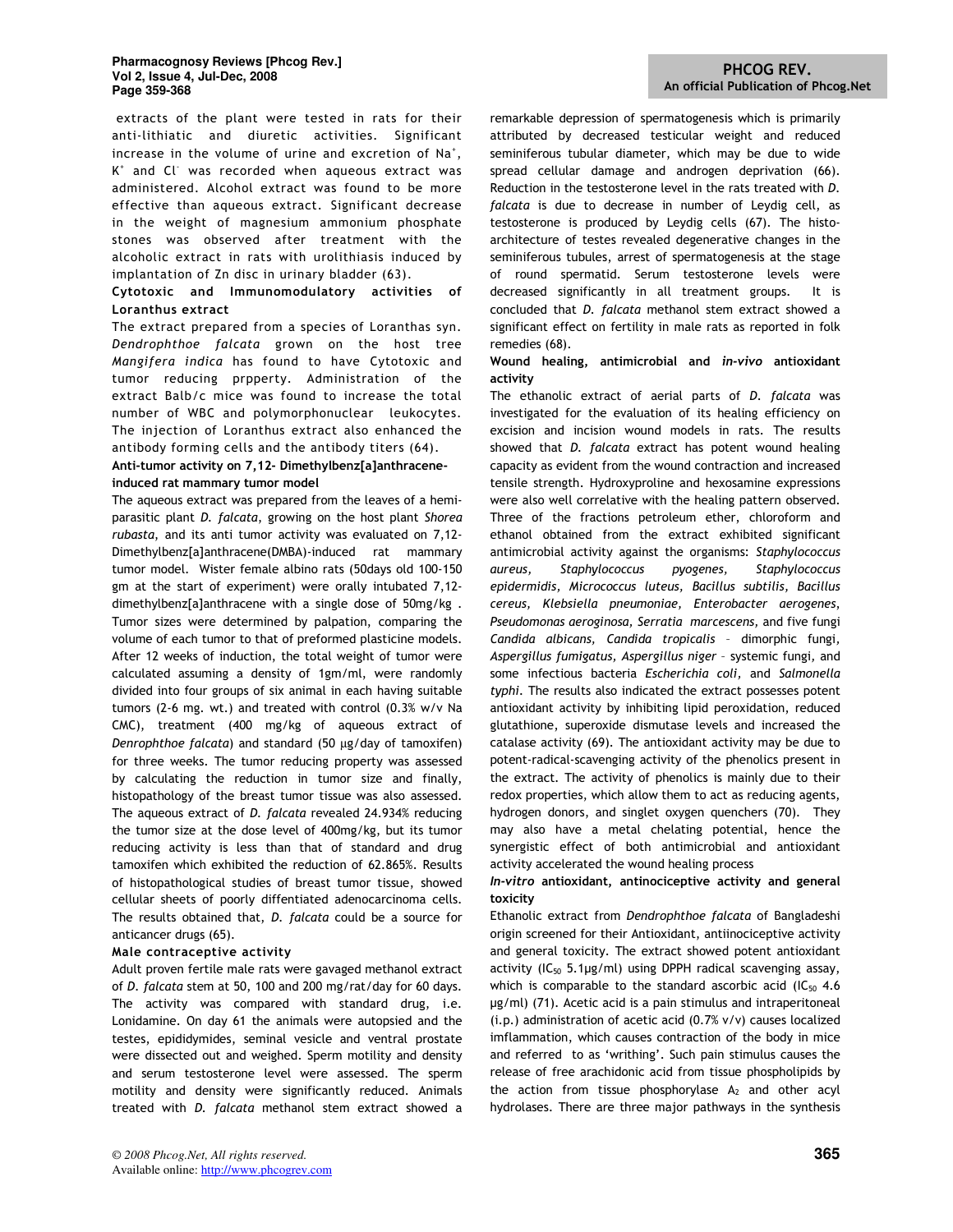of eicosanoids with ring structures that is the prostaglandins, thromboxanes and prostacyclines are synthesized via the cyclooxygenase pathway. The leucotrienes, HETEs (hydroxyeicosatetraenoic acids) and HPETEs (hydroperoxyeicosatetranoic acids ) are hydroxylated derivatives of straight-chain fatty acids and are synthesized via the lipooxygenase pathway (72). The extract significantly and dose dependently inhibited the acetic acid induced writhing in mice (71.2%, p<0.001 and 28%, p<0.05 for 500 and 250mg/kg body weight, respectively). Although the actual mechanism of antinociceptive activity of the extract is not known. A general toxicity was assayed by a simple and low cost assay using brine shrimp lethality as an indicator. The extract showed low level of toxicity (LC $_{50}$  100 µg/ml) (71).

## Hepatoprotective activity

The hepatoprotective effect of ethanol and aqueous extracts of leaves using carbon tetrachloride induced liver damage in wistar albino rats was studied. The study revealed that both ethanol and aqueous extracts significantly reduced AST, ALT, alkaline phosphatase, total bilirubin levels and increased the total protein and albumin levels. These biochemical observations were supplemented by histopathological examination of liver sections. The liver histology of the ethanolic extract treated group showed microfatty changes with a dense collection of lymphoid cells suggesting evidence of very little necrosis or degeneration. The present findings suggest that the leaves of D. falcata possess potential hepatoprotective activity. The high phenolic compounds and flavonoids in the ethanol extract of leaves of D.falcata are responsible for the hepatoprotective activity (73).

#### CONCLUSION

Mistletoe seeds germinated and holdfasts were formed in culture, indicating that these stages were not dependent upon contact with a living host. The objective of tissue culture experiments has varied, depending on the parasitic plant being studied(24). Mistletoe (Dendrophthoe falcata) was cultured to investigate anatomy and development, hostparasite interaction, germination, polyembryony, the effect of hormones and nutrients. The survey of lirerature revealed that Dendrophthoe falcata is source of many therapeutically important chemical constituents, as quercitrin, catechin, chebulinic acid, gallic acid, ellagic acid, triterpenes, rutin, myrcetin, etc. Studies have revealed its use in urolithiasis, immunomodulation, tumor suppesion, wound healing and hepatoprotection. However not much information is there to prove the use of this plant for ulcer, paralysis, asthma, pulmonary tuberoculosis and menstrual troubles. There fore further studies may be carried out to prove the potential of this plant. Besides this, some preliminary work has been done of the use on this plant as an antitumor agent, but the detail studies to explore the mechanism are in progress by our research team.

## ACKNOWLEDGEMENT

The authors wish to thank, the authorities of Birla Institute of Technology, Mesra, Ranchi for providing necessary facilities for the literature survey.

#### **REFERENCES**

- 1. A. Dyson, *Discovering Indigenous Healing Plants of the Herb and Fragrance Gardens at Kirstenbosch National Botanical Garden*. (National Botanical Institute, Printing Press, Cape Town, 1998) p. 268.
- 2. K. Chan, Some aspects of toxic contaminats in herbal medicines, *J. of Chemosphere* **52(9)**: 1361 – 1371 (2003).
- 3. D.L. Nickrent and L.J. Musselman. Introduction to Parasitic Flowering Plants. *The Plant Health Instructor*. DOI: 10.1094/PHI-I-2004-0330-01(2004).
- 4. K.S.T.K. Karunaichamy, K. Paliwal and P. A. Arp, Biomass and nutrient dynamics of mistletoe (*Dendrophthoe falcata*) and neem (*Azadirachta indica*) seedlings, *Biomass & Nutrt Studies,* Mar **25(30)**:1-5 (2005).
- 5. J. Kuijt. *The Biology of Parasitic Flowering Plants*, (University of California Press, Berkeley, 1969) p. 246.
- 6. B.B. Lamont, In: *The Biology of Mistletoes* (eds M. Calder and P. Bernhardt, Academic Press, New York, 1983) pp.185–204.
- 7. K.S.T.K. Karunaichamy, K. Paliwal and K. Natarajan, Diurnal course of leaf gas exchange of mistletoe (Dendrophthoe falcata) and its host (Azadirachta indica) in a semi-arid region of Southern India, *Proc. Indian Natl. Sci. Acad.* **59(B):**505–510 (1993).
- 8. C. A. Wilson and C. L. Calvin, Character divergences and convergences in canopy-dwelling loranthaceae. *Botanical J. of the linnean society* **150(1)**: 101–113 (2006).
- 9. R. Sampathkumar and R. Selvaraj, Some new host for *Dendrophthoe falcata* (Linn. f.) Ettingh. (Loranthus longiflorus Desr.), *J. Bombay Nat. Hist. Soc.* **78(1)**:200 – 203 (1981).
- 10. A. Chatterjee and S. C. Pakrashi, *The treatise on Indian Medicinal plants, Vol.1,*(Publications & Information Directorate, New Delhi, 1991)p.168.
- 11. R. N.Chopra, S. L., Nayar and I. C. Chopra, *Glossary of Indian Medicinal Plants* (Council of Scientific and Industrial Research, New Delhi, 1956) pp. 29-93.
- 12. H.O. Saxena and M. Brahmam, *The flora of Orissa, Vol.III,* (Capital Business Services & Consultancy, Bhubaneswar, 1995) pp.1578-1580.
- 13. A.G. Ramachandran Nair and P. Krishnakumary. Flavonoids of *Dendrophthoe falcata* Ettingsh growing on different host plants. *Indian j. Chem.* **29(B)**:584- 585(1989).
- 14. D.P. Agarwal, *Himalayan medicine system and its Material Medica,* (Indian Publishers & Distributors, Delhi, 2001) p.15.
- 15. O.L. Gamborg, *Callus and cell culture. In: O. L. Gamborg and L. R. Wetter, ed. Plant tissue culture methods, (No. 14303),* (National Research Council of Canada, Canada, 1975) pp.1-10.
- 16. Z.M. We and Z.H. Xu. Regeneration of fertile plants from embryogenic suspension culture protoplasts of *Sorghum vulgare, Plant Cell Rep.* **9(1)**:51-53 (1990).
- 17. A.E. Harvey. Tissue culture *of Pinus monticola* on a chemically defined medium. *Can. J. Bot.* **45(1)**:1783-1787 (1967).
- 18. R.L. Matt and H.V. Amerson. Tissue culture plantlets produced from *Pinus monticola* embryonic materials, *Forest Sci.*  $27(2):299 - 304(1981).$
- 19. T. Murashige and E.A. Skoog. Revised medium for rapid growth and binassays with tobacco tissue cultures. *Physiol*. *Plant* **15(43)**:473-497 (1962).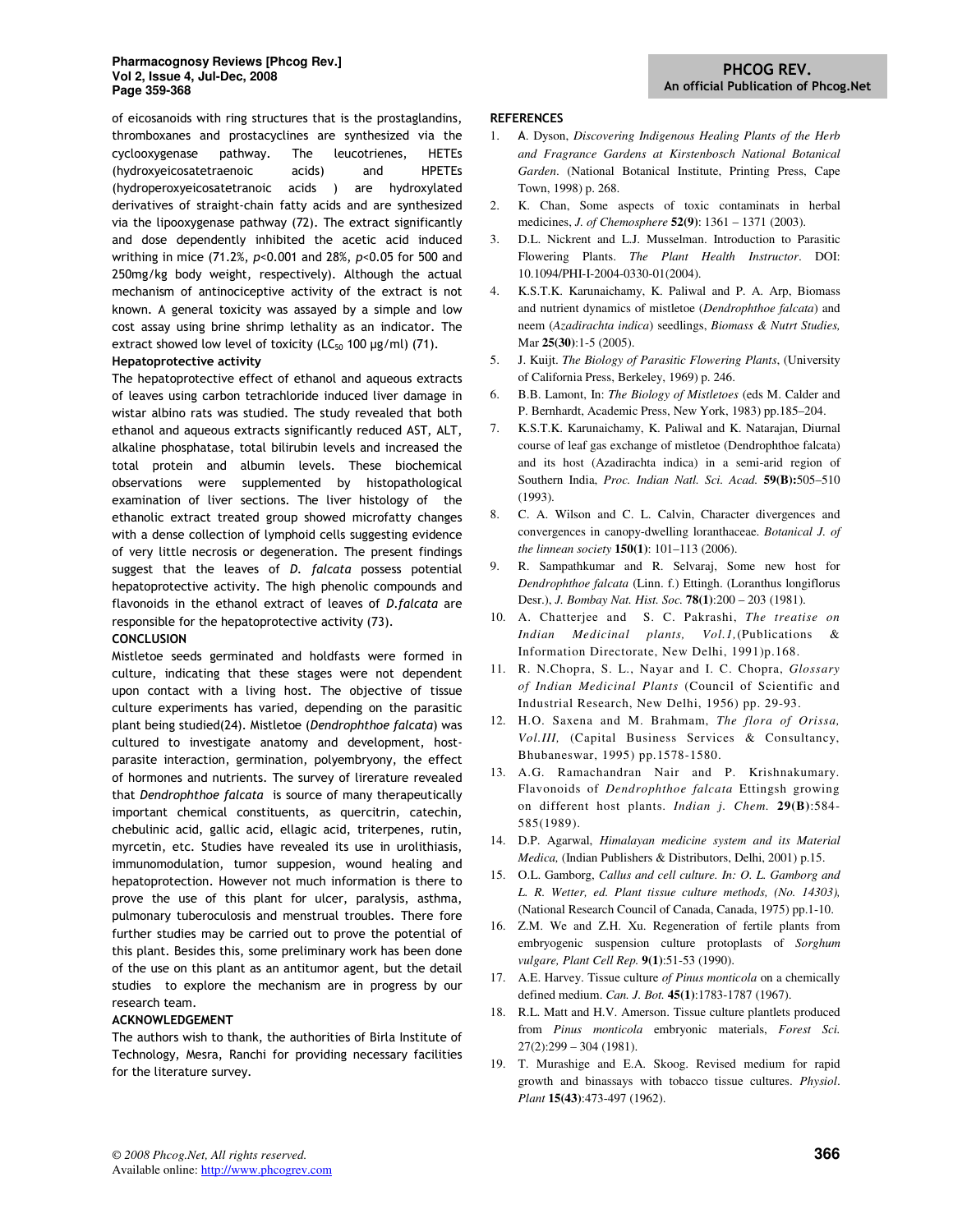- 20. R. Reski and W.O. Abel. Induction of budding on chloronemata and caulonemata of the moss, *Physcomitrella patens*, using isopentenyladenine. *Planta* **165(1)**: 354 – 358 (1985).
- 21. E.M. Linsmaier and E. Skoog. Organic growth factor requirements of tobacco tissue cultures. *Physiol*. *Plant*. **18(1)**:100-127 (1965).
- 22. G.N. Agrios, *Plant pathology*, *4th ed.,* (San Diego, Academic Press, 1997)p. 635.
- 23. Y.P.S. Bajaj, Growth responses of excised embryos of some mistletoes. *Pflanzenphysiol*. 63:408 – 415 (1970).
- 24. S.P. Bhatnagar, "*In vitro* morphogenic responses of mistletoes. In: H.C. Weber and W. Forstreuter, ed.", 1987, Proceedings of the 4th International Symposium on Parasitic Flowering Plants, Marburg, Germany: Philips University, pp.105-108.
- 25. C. Parker and C.A. Riches. Parasitic weeds of the world: biology and control. *New physiologist* **128(4)**:809 (1994).
- 26. B.M. Johri and Y.P.S. Bajaj. Growth responses of globular proembryos of *Dendrophthoe falcata* (L.f.) Ettings in culture. *Phytomorphology* 15:292-300 (1965).
- 27. Y.P.S. Bajaj. Some factors affecting growth of embryos *of Dendrophthoe falcata* in cultures. *Can. J. Bot.* **46(1)**:429-433 (1968).
- 28. R.L. Ram and M.P.N. Singh, *In vitro* haustoria regeneration from embryo and *in vitro-formed* leaf callus cultures in *Dendrophthoe falcata* (L.f.) Ettings. *Adv. Plant Sci.* 4:48-53 (1991).
- 29. R.L. Ram and K. K. Nag. Comparative studies on shoot formation from endosperm, embryo and in vitro-formed leaf cultures of *Dendrophthoe falcata* (L. f.) Ettings. *Bionature* 8:47- 56 (1988).
- 30. N. Indrani and K. Balasubhramanian. Chemical examination of *D. falcata* growing on *Terminalia tomentosa*. *Leather sci.* 32:206 (1985).
- 31. N. Indrani, V.S.S. Rao, K. Balasubramanian, K.K. Reddy and T.V. Ramayya. The Systemic identification of flavanoids. *Leather Sci.* 27:438 (1980).
- *32.* S.F. Dossaji and H. Becker and J. Exner. Flavone C-glycosides of *Phovadendron tomentosum* from different host tree. *Phytochemistry* **22(1)**: 311 (1983).
- 33. U.V.Mallavadhani, K. Narashimhan, A. Mohapatra and R.B.V. Breeman. New pentacyclc triterpenes and some flavanoids from the fruits of Indian ayurvedic plant *Dendrophthoe falcata* and their receptor binding activity. *Chem. Pharm Bull.* **54(5)**: 740- 744(2006).
- 34. C. Boonsong and S.E. Wright. The cardiac glycosides present in mistletoe growing on *Nerium oleander. Aust. J. Chem.* **14(3)**: 449—451 (1961).
- 35. A.S.R. Anjeneyulu, L.R. Low and D.S. Reddy. *Dendrophtthoe falcata* growing on *Mangifera indica*. *Current Science* 46:580- 581(1977).
- 36. M**.** Baijal and G.G. Sanwal. Isolation and properties of hexokinase from loranthus leaves. *Phytochemistry*. **15(12)**:1859 – 1863(1976)*.*
- 37. C. Roustan, A. Brevet, L. Pradel and N.V. Thoai. Yeast Hexokinase: Interaction with Substrates and Analogs Studied by Difference Spectrophotometry. *European J. Biochem*. **44(2)**: 353 (1974).
- 38. S.K. Khanna, P.S. Krishnan and G. Sanwal. Glucan phosphorylase in the leaves of Dendrophthoe falcata purification and characterisation of enzyme. *Phytochemistry* **10(3)**: 551-559 (1971).
- 39. B.K. Malhotra, S.P. Saxena, N.R. Yadav, C.D. Pande and G.G. Sanwal. L- Threonine dehydratase activity in the leaves of Dendrophthoe falcata, an angiospermic parasite and its susceptible hosts, Proceedings of the National Academy of sciences, India, *Biol. Scienc*. **54(B)**: 150-155 (1984).
- 40. R.B. Jadhav, S J. Anarthe, S. J. Surana and S. B. Gokhale. Hosthemiparasite transfer of the C-glucosyl xanthone mangiferin between *Mangifera indica* and *Dendrophthoe falcata. J. Plant Interactions* **1(3)**: 171- 177 (2005).
- 41. S. K. Khanna, P. N. Viswanathanc, P. Tewari and G. G. Sanwal. Biochemical aspects of parasitism by the angiospermic parasites: phenolics in parasites and hosts. *Physiol. Plantarum*  21(5):949 – 959 (1968)*.*
- 42. W. J. Whelan, In: *Methods in Enzymology, Vol. 1,* (edited by S. P. Colowick and N. O. Kaplan, Academic Press, New York,1955) p. 192.
- 43. M. A. Stahmann. Plant proteins. *Ann. Rev. Plant Physiol.*  **14(1)**:137 – 158(1963).
- 44. N. W. Pram. Leaf proteins. *Ann. Rev. Plant Physiol.* 10 (1): 33 52 (1959).
- 45. P.K. Warrier, V.P.K. Nambiar and C. Ramankutty, *Indian Medicinal Plants a Compendium of 500 Species, Vol. II,* (Orient Longman, India, 1993) pp. 316—317.
- 46. S.K. Jain, *Contributions to Indian Ethanobotany, 3rd ed.,* (Scientific Publishers, Jodhpur, India, 1997) p. 96.
- 47. B.N. Sastry, *The Wealth of India (Raw Materials), Vol. III,* (Council of scientific and industrial research, New Delhi, India, 1952) p. 34.
- 48. N.K. Bhattarai. Folk herbal medicines of Makawanpur district, Nepal. *International J. of pharmacog.* **29(4)**: 284-295 (1991).
- 49. M. Siwakoti and S. Siwakoti. *Ethnobotanical uses of plants among the Satar tribes of Nepal.* In: *Ethnobotany and medicinal plants of Indian subcontinent* (ed) J. K. Maheswori (Scientific publishers, Jodhpur, India, 2000) pp. 79-108.
- 50. N.K. Bhattarai. Folk medicines of Dolakha district, Nepal. *Fitoterapia* **64(5)**: 387 – 395(1993).
- 51. G.B. Bohora, *A study of traditional medicinal plants and its knowledge among people of Bajhang district, Nepal.* (Central Department of Social Science, Tribhuvan University, Nepal. M.Sc. Thesis, 1998) p. 33.
- 52. P.P. Sapkota, *Ecological study and traditional uses of Medicinal plants in Malika forest Baglung, west Nepal.* (Central Department of Botany, Tribhuvan University, Nepal. M.Sc. Thesis, 2000) p. 95.
- 53. B. Pandey, *Ethnobotany in human welfare: a case study for Bhujung, Lamjung, Nepal*. Department of Biological and Environmental Science, Kathmandu University, Nepal. M.Sc. Thesis,2001) p. 126.
- 54. G.P. Bhattarai, *Diversity and indigenous uses of flowering plant resources in the Churiya forests of Parsa Wildlife Reserve and adjoining area*. Central Department of Botany, Tribhuvan University, Nepal. M.Sc. Thesis, 2002) p. 110.
- 55. N.P. Manandhar, *Plants and people of Nepal*, (Timbre Press, Oregon, USA, 2002) p. 599.